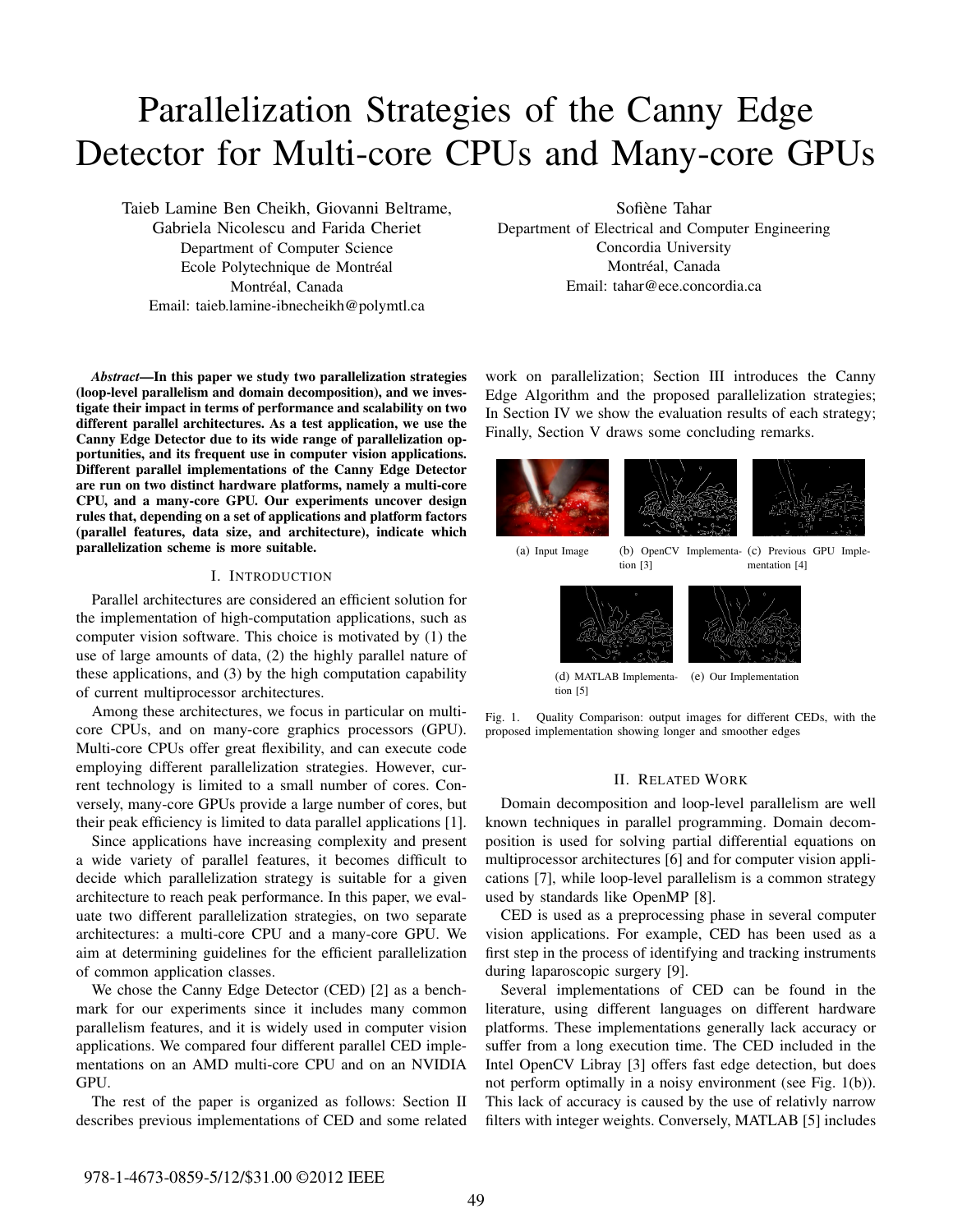

Fig. 2. Canny Edge Detector Diagram

an accurate Canny Edge Detector with larger filters and floating point weights, but requires longer execution times.

CED was implemented on a Tilera processor in [10], using loop-level parallelism and domain decomposition. The results of [10] show that domain decomposition offers better scalability compared to loop-level parallelism. However, their implementation is restricted to the Tilera64 architecture, and results are shown for only eight cores out of sixty-four available.

CED was also run on a NVIDIA GPU [4], using finegrained loop-level parallelism. Although this last implementation offers the best performance in terms of execution time, it does not produce accurate and smooth edges as shown in Fig. 1(c).

The main challenge of all these implementations is to attain real-time execution, while keeping accurate edge detection. Our proposed implementation on GPU offers both high accuracyaround (e.g., for laparoscopic surgery) and low execution time as shown in Fig. 1(e) and Fig. 6, respectively.

In addition to this contribution, this paper describes two parallelization strategies that are generally not well studied for many-core GPUs. In the following, we provide a detailed performance evaluation of these strategies, for both multi-core CPUs and many-core GPUs.

# III. PARALLELIZATION STRATEGIES

Similarly to the MATLAB version [5], our algorithm consists of 6 stages (see Fig. 2): (1) Gaussian Blur, (2) Gradient Calculation, (3) Magnitude Calculation, (4) Non Maxima suppression, (5) Connecting Edge Points, and (6) Thinning Edges. We can distinguish three sections in the algorithm, depending on the way in which parallelism can be exploited.

The first section is purely parallel, and can be equally distributed over different threads. The second section is strictly sequential, and the third consists of a sequential loop including purely parallel subsections. Based on this classification, we experiment with two different parallelization strategies.

#### *A. Loop-level Parallelism vs. Domain Decomposition*

Loop-level parallelism is considered a fine-grained technique: it consists of parallelizing loops where iterations can be executed independently. If one considers OpenMP, this operation is performed by adding specific directives, and the OpenMP runtime will be in charge of the allocation and distribution work to threads. Loop-level parallelism has a potentially higher reusability than domain decomposition: since CED includes a set of algorithms common to computer vision programs, such as Gaussian Blur and Gradient Calculation, their parallel implementation can be easily reused in other computer vision programs. However, loop-level parallelism may suffer from the overhead due to the thread's fork-join operations, and from poor data locality.

Conversely, domain decomposition is considered a coarsegrained technique, consisting in equally dividing an input data structure into sub data structures. In our study, the input image to the CED is split into sub images of equal sizes, and the original sequential program is executed on each sub image independently and in parallel. The main benefit of data decomposition is the ease of parallelization, since a large section of the code base is maintained, even though some additional code is needed to split and merge the data structures. It is also necessary to assess the presence of dependencies between neighbouring sub-images: in this case, the partitioning strategy has to be tuned to minimize the dependencies' impact on performance. Additional advantages of domain decomposition include avoiding the additional overhead caused by fork-join operations, and an increase in data locality.

The parallelization scheme for loop-level parallelism and domain decomposition is shown in Fig. 3(a) and Fig. 3(b), respectively.

### IV. EXPERIMENTS AND RESULTS

#### *A. Implementation Details*

The proposed CED is similar to that offered by MATLAB: we translated the MATLAB function to C++ and implemented it using OpenMP and CUDA [11], respectively, on a multicore CPU and a many-core GPU. We applied our solutions to target images of different sizes (512x512 and 2048x2048) to evaluate the impact of data size on the scalability of the proposed implementations.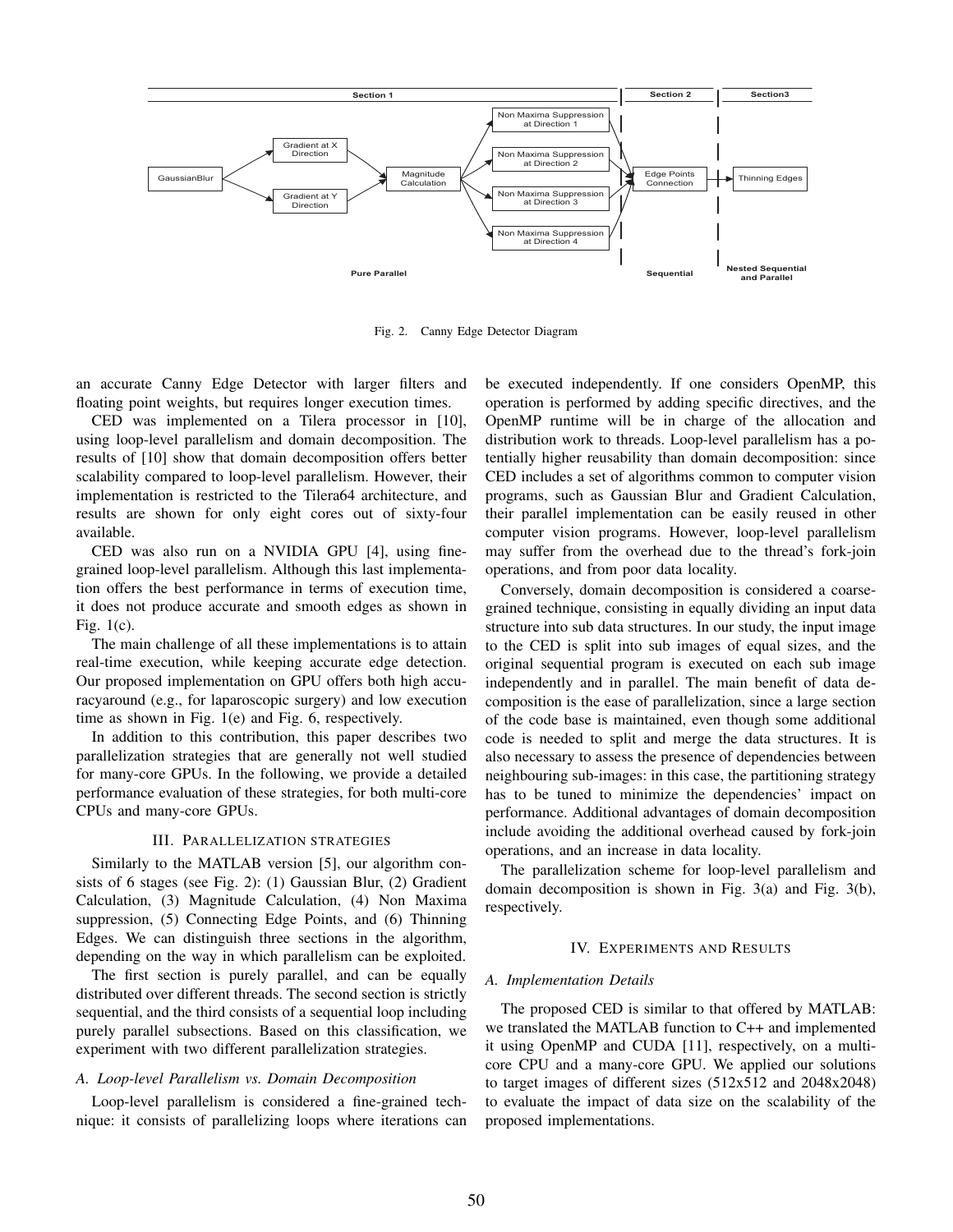



Our multi-core CPU platform is a dual AMD Opteron 6128, where each processor has 8 cores working at 2 GHz. For each processor, the cache memory is distributed as follows: 8 x 64 KB Data L1, 8 x 64 KB Instruction L1, 8 x 512 KB L2, and 10 MB shared L3. The system features 6 GB DDR3 memory at 1333 MHz for each processor.

Our GPU platform is the NVIDIA GeForce GTX 480, a Fermi-series graphics processor. This platform includes 480 Streaming Processors (SP) or cores distributed on 15 Streaming Multiprocessors (SM) as 32 SP per SM. Each core is working at 1.4 GHz, and the global memory assigned to the GPU is 1.5 GB.

### *B. Performance Evaluation*

The CED was divided into three sections according to the parallelism opportunities provided by the algorithm (see Fig. 2). These sections were sequentially profiled using two images of different sizes, to identify the workload of

TABLE I PROFILING OF CANNY EDGE DETECTOR'S SECTIONS ON CPU

|                  | 512x512 |      | 2048x2048 |      |
|------------------|---------|------|-----------|------|
| Program Sections | Exec.   |      | Exec.     |      |
|                  | Time    | $\%$ | Time      | $\%$ |
| Section 1        | 132     | 51.5 | 3889      | 72.4 |
| Section 2        |         | 11   | 26        | 04   |
| Section 3        | 118     | 46.1 | 1431      | 26.6 |
| Total            | 256     | 100  | 5371      | 100  |



Fig. 4. Execution Profiling for 2048x2048 Image on a Multi-core CPU

each section, as illustrated in Table I. The profiling results show that: (1) the execution time of Section 2, the sequential section, is insignificant compared to the other parallel sections, thereby it has minor influence on the parallel scalability of CED and (2) most of the execution time takes place in Section 1 (increasingly with data size), which requires an efficient parallelization strategy for this section to reach optimal performance.

*1) Parallelization strategies on multi-core CPUs:* We compared the speedup of domain decomposition and loop-level parallelism on a multi-core CPU: Fig. 4 shows that the domain decomposition strategy offers a considerable lower execution time than the loop-level parallelism strategy for large image sizes due to increased data locality. For small